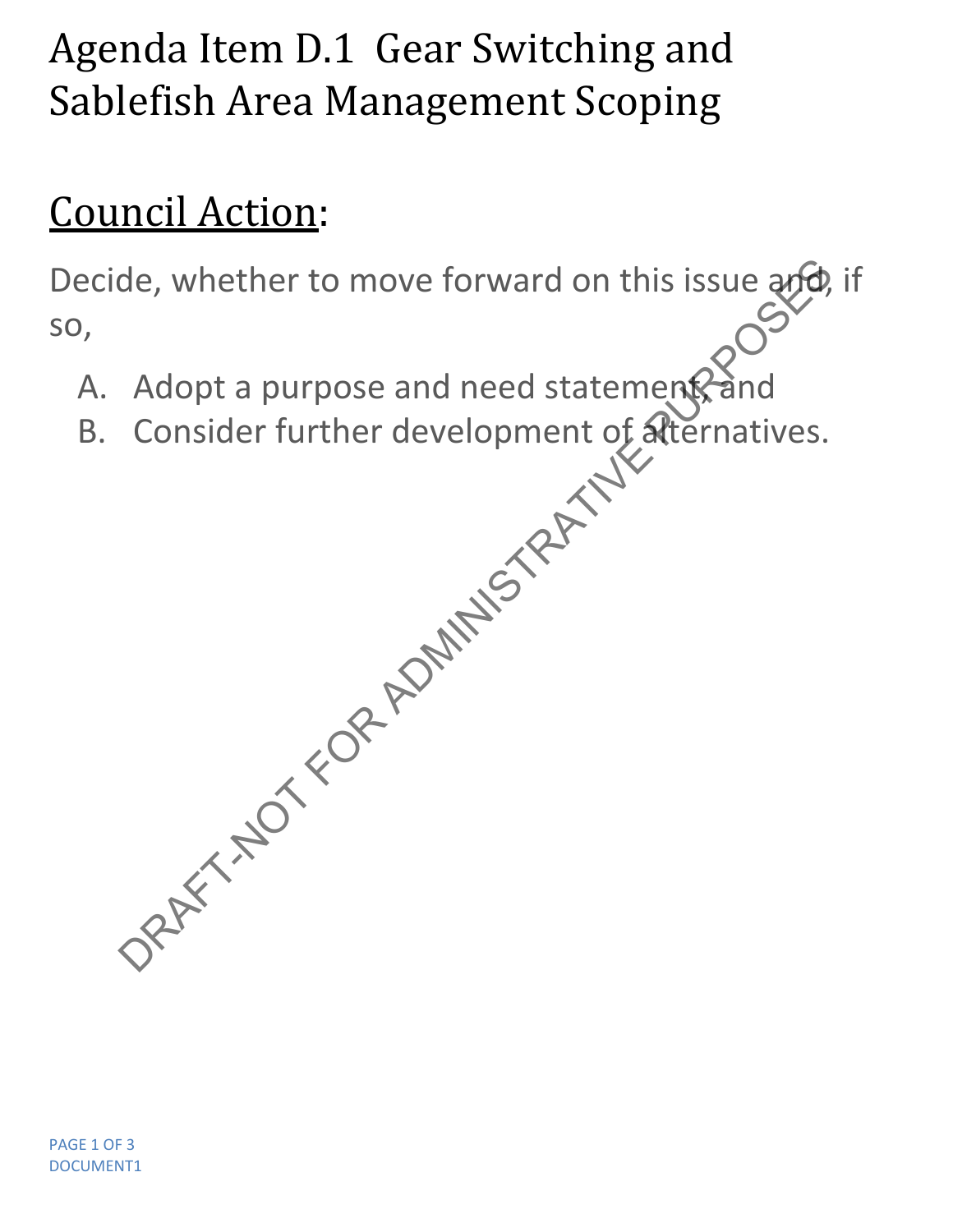D.1 ODFW Motion 1

I move the Council move forward with considering potential modification of regulations regarding the use of fixed gear to catch sablefish in the trawl IFQ fishery north of 36°N.

Moved by Maggie Sommer

2<sup>nd</sup> by Phil Anderson <sup>nd</sup> by Phil Anderson DRAFT-NOT FOR ADMINISTRATIVE PURPOSES

Motion passes unan.